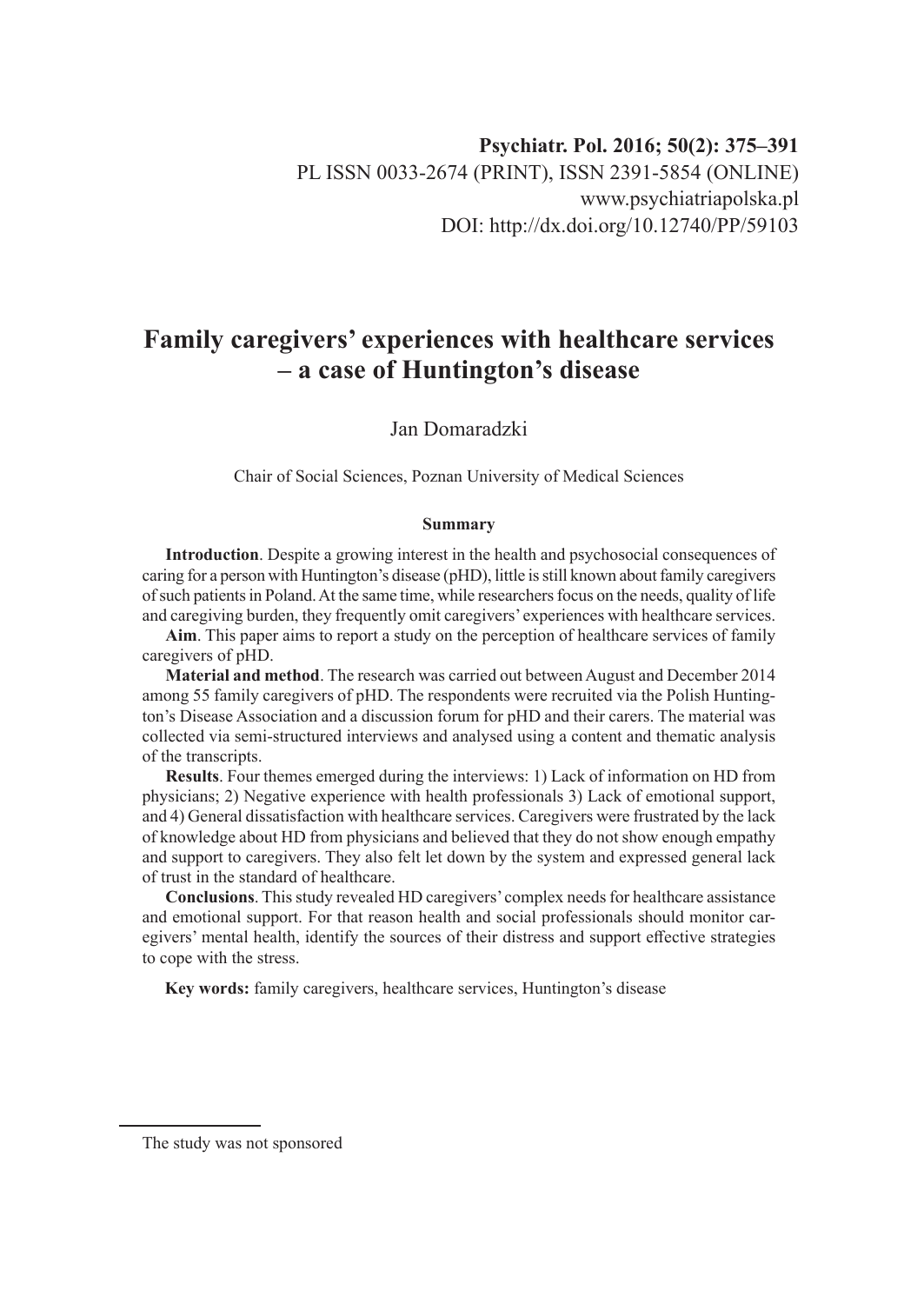## **Introduction**

Huntington's disease (HD) is a progressive neurodegenerative disease of the brain caused by a mutation in HTT gene. It causes a loss of motor skills and movement abnormalities, cognitive and affective disturbances and a loss of behavioural functions. HD usually starts at the age of 35–45, but there is a wide variation of the age of onset. The course of HD runs, on average, for 15–20 years. Currently there is no cure for HD. The patient's death is usually caused by secondary illness, mainly aspirational pneumonia, choking and suicide. HD is inherited as an autosomal dominant trait. Due to its genetic character, HD may be present in multiple family members. Since the gene mutation that causes HD was identified in 1993, predictive testing for those at risk is possible  $[1-3]$ .

While research focuses on the clinical dimension of HD, less attention has been paid to informal carers of persons with HD (pHD). On the other hand, although there are studies on the psychosocial consequences of caring for pHD [1, 2, 4–8] little is still known about such caregivers in Poland [9]. Meanwhile, research shows that it is often the unaffected family carer who needs the most attention, support and help [1, 2, 4–9]. Nevertheless, despite all the problems related to caregiving and HD itself, one of the most common themes in caregivers' narratives refers to their negative experiences with the healthcare system [10, 11], the reason being that health professionals lack knowledge about the clinical aspects of HD and practical information on management of its symptoms and treatment  $[1, 2, 6, 10, 12, -18]$ . They also lack experience in working with pHD and their families. HD carers are often disappointed with the time and amount of information they receive from physicians who are unaware of caregivers' needs and do not understand their problems [10, 18, 19]. Furthermore, as pHD are relatively young, they are frequently refused treatment that is usually offered to gerontological patients  $[11-13]$ . On the other hand, health services are often available to them only in crisis situations [2, 14, 15]. Finally, such services are not only less available to pHD but also ineffectively organised and unadjusted to their needs [1, 10, 11, 16, 17]. Additionally, as HD in Poland is not found on the governmental list of chronic diseases, pHD have a limited access to modern drugs for symptomatic treatment [10]. For all these reasons HD carers feel neglected by the healthcare system and describe their caregiving as a 'lonely ride' [11].

#### **Aim**

This paper aims to report a study on the perception of healthcare services of family caregivers of pHD and to describe the problems they experience in a medical setting.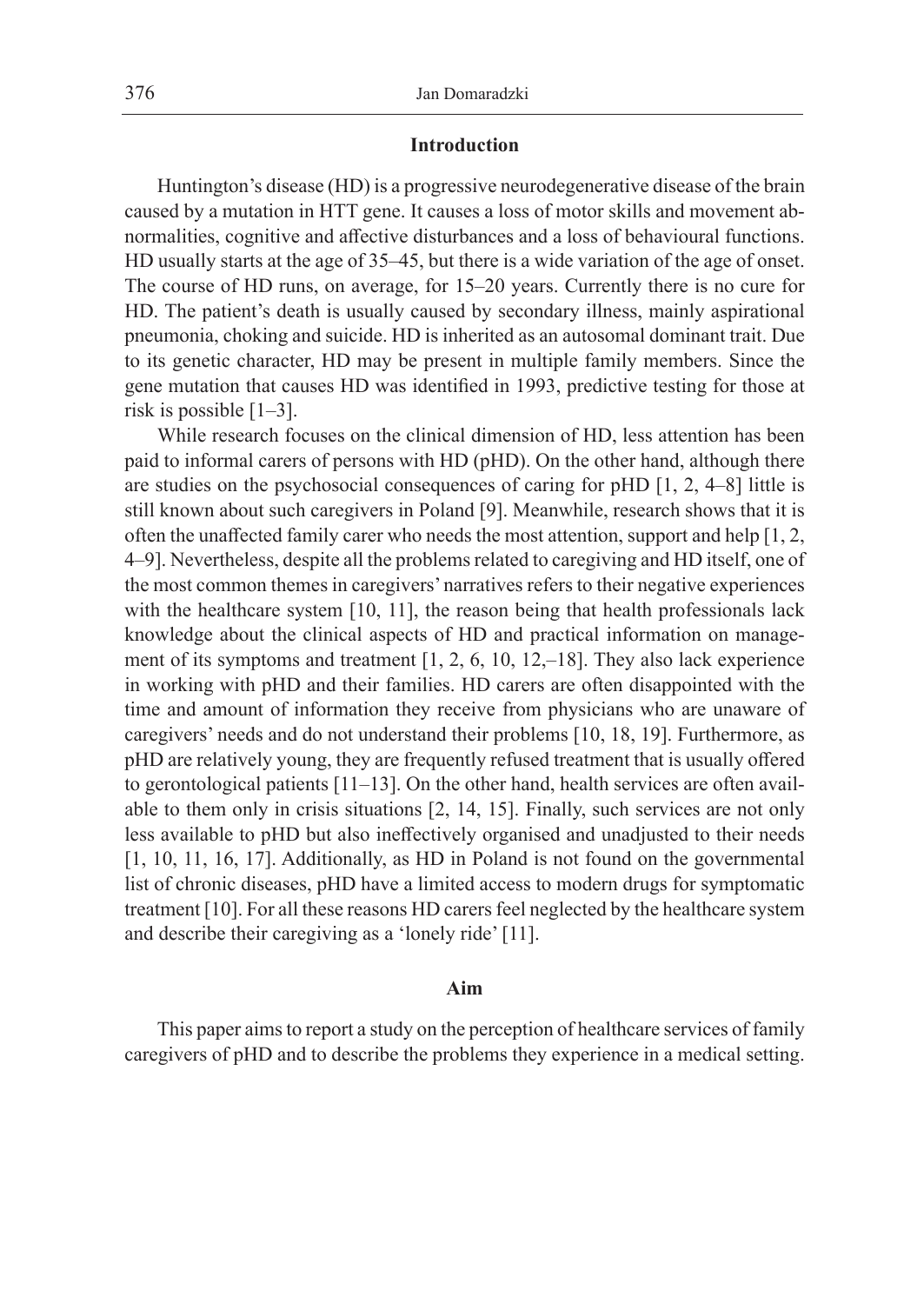# **Material and method**

# Design and procedure

This research is part of a larger study on family caregivers of pHD. The data reported here are from semi-structured interviews with such caregivers. The questions asked during the interviews were based on a review of the literature [20] and objectives were focused on the participants' experiences with the healthcare system, including family physicians and specialists, accessibility to modern treatment, contact with a genetic clinic, availability of information on HD and support from physicians. The themes were explored using open-ended questions.

The study was carried out between August and December 2014 on 55 family caregivers of pHD. The respondents were recruited via the Polish Huntington's Disease Association and a discussion forum for pHD and their carers (http://forum-hd.zamki.pl). Potential participants received an invitation via HD website and those who responded were interviewed. Not all caregivers addressed responded and agreed to participate in the study. Those who volunteered were interviewed either by an emailed questionnaire  $(n = 40)$  or personally by the author  $(n = 15)$ . The respondents questioned in person were interviewed only once and those interviewed via a mailed questionnaire were encouraged to develop some issues by answering additional questions via email or a telephone conversation.

The participants were included if they: were aged over eighteen, identified themselves a as family member of pHD, were directly involved in the patient's care, and were eager to participate in the study.

#### Methods of analysis

The data from interviews were read, coded and analysed using a content and thematic analysis of the transcripts [21]. A matrix of the codes was constructed according to the themes that emerged from the interviews. The codes were organized into domains and descriptive results were outlined. A grounded theory approach was the basis for the analysis [22].

# Ethical issues

The author was aware that the caregivers of pHD formed a vulnerable group and that the questions asked during the interviews could be distressing to them. Thus, all the respondents were informed that they were free to quit the interview at any given moment and/or not to reveal information on their personal circumstances. All the participants gave their voluntary informed consent.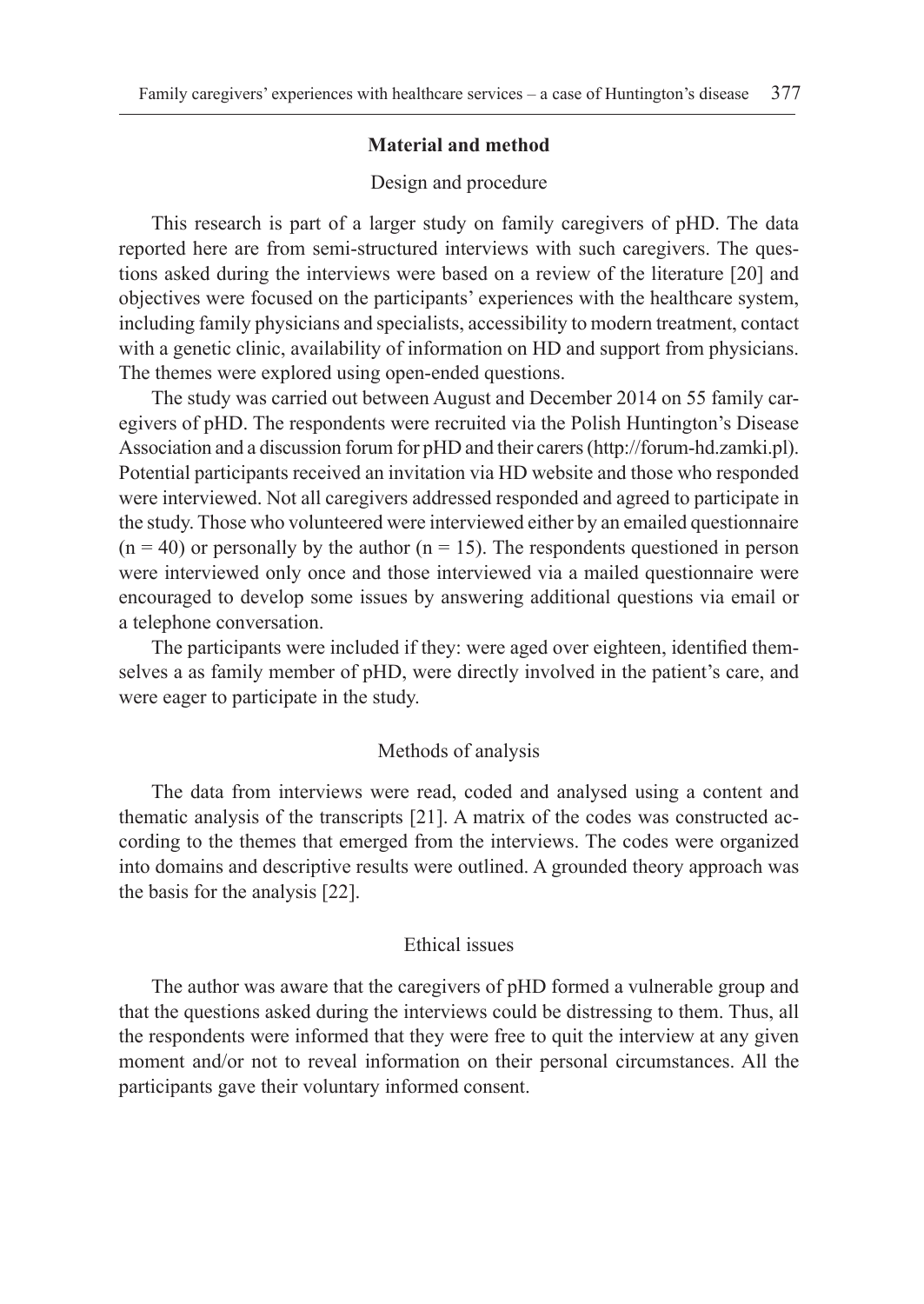# Participants

All study participants ( $n = 55$ ) were family caregivers of pHD living at home. The sample consisted of 39 females (70.9%) and 16 males (29.1%), all of Polish origin and white. The majority were aged between 50 and 70 ( $n = 24$ ; 61.8%). 24 caregivers were patients' spouses (37.4%), 12 caregivers were their parents (18.8%) and 11 were their children (17.2%). Of caregivers having children, 15 had one child (27.3%), 20 had two children (36.4%) and 11 had three or more (20%). Only 8 (13.8%) of those children were HD negative, while 24 were somehow affected by HD: 8 of them had juvenile HD (13.8%), 8 were HD carriers (13.8%) while another 8 suffered from HD (13.8%). Another 26 children (44.8%) were at risk of HD but did not undergo testing. 44 respondents (80%) were primary caregivers. 25 caregivers (45.5%) declared spending an average of 6–12 hours per day on caregiving while for another 15 (27.3%), it took more than 12 hours per day. The mean time of caregiving was 8.4 years (SD = 4.9; range 1–20). While all stages of HD were represented in the sample, 40 (72.7%) patients were in an advanced stage. The mean time of diagnosis was 10.5 years  $(SD = 7.1$ ; range 1–30). 28 respondents declared membership in local support groups. Detailed characteristics are shown in Table 1.

|                 | N                | $\%$ |
|-----------------|------------------|------|
| Gender:         |                  |      |
| male            | 16               | 29.1 |
| female          | 39               | 70.9 |
| Age:            |                  |      |
| $20 - 29$       | $\boldsymbol{6}$ | 10.9 |
| $30 - 39$       | $\overline{2}$   | 3.6  |
| $40 - 49$       | 13               | 23.6 |
| $50 - 59$       | 18               | 32.7 |
| $60 - 69$       | 10               | 18.2 |
| Above 70        | 6                | 10.9 |
| Marital status: |                  |      |
| Single          | $\overline{2}$   | 3.6  |
| Married         | 35               | 63.6 |
| Cohabiting      | 6                | 10.9 |
| Widowed         | 10               | 18.2 |
| Divorced        | $\overline{2}$   | 3.6  |
| Domicile:       |                  |      |
| Rural           | 12               | 21.8 |
| Small town      | 12               | 21.8 |
| Sub-urban       | 4                | 7.3  |
| Urban           | 9                | 16.4 |
| Metropolitan    | 18               | 32.7 |

Table 1. **Socio-demographic characteristics of the caregivers**

*table continued on the next page*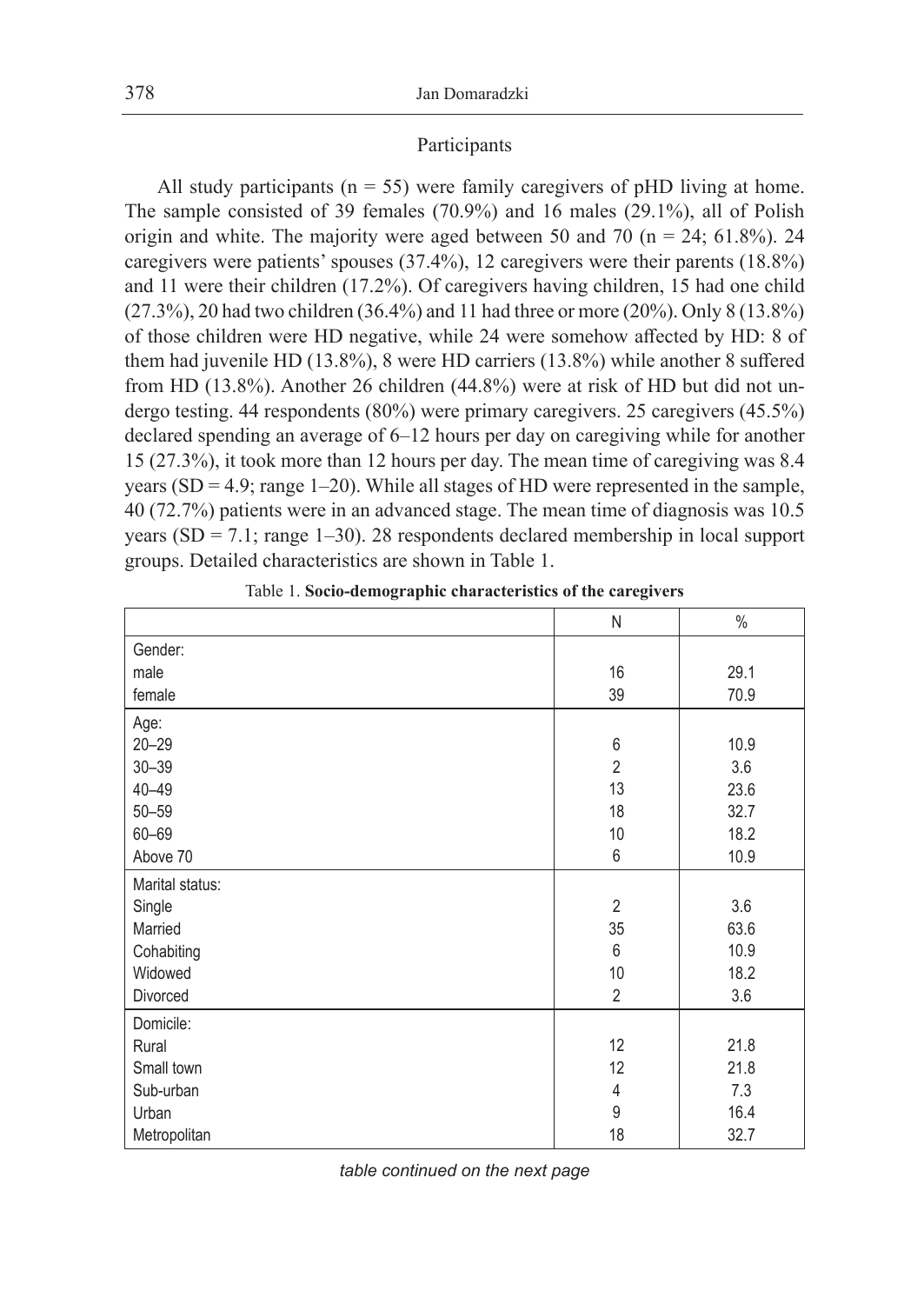| Children:                                                                 |                |      |
|---------------------------------------------------------------------------|----------------|------|
| 1                                                                         | 15             | 27.3 |
| 2                                                                         | 20             | 36.4 |
| 3 or more                                                                 | 11             | 20.0 |
| No children                                                               | 9              | 16.4 |
| Child's health status ( $n = 58$ )                                        |                |      |
| Juvenile HD                                                               | 8              | 13.8 |
| HD carrier                                                                | 8              | 13.8 |
| Suffers from HD                                                           | 8              | 13.8 |
| Negative test result                                                      | 8              | 13.8 |
| At risk, but did not undergo testing                                      | 26             | 44.8 |
| Caregiver status                                                          |                |      |
| Primary caregivers                                                        | 44             | 80.0 |
| Secondary caregivers                                                      | 11             | 20.0 |
| Relationship with HD patient (HD patient is my) ( $n = 64$ <sup>*</sup> ) |                |      |
| Spouse/partner                                                            | 24             | 37.4 |
| Parent                                                                    | 11             | 17.2 |
| Child                                                                     | 12             | 18.8 |
| Sibling                                                                   | 6              | 9.4  |
| Other relative                                                            | 11             | 17.2 |
| Stage of disease                                                          |                |      |
| Early stage                                                               | $\overline{2}$ | 3.6  |
| Middle stage                                                              | 13             | 23.7 |
| Late stage                                                                | 40             | 72.7 |
| Diagnosis (in years); mean (SD)                                           | 10.5(7.1)      |      |
| Daily time dedicated to caregiving                                        |                |      |
| More than 12 hours per day                                                | 15             | 27.3 |
| 6-12 hours per day                                                        | 25             | 45.4 |
| Less than 6 hours per day                                                 | 15             | 27.3 |
| Time of caregiving (in years); mean (SD)                                  | 8.4(4.9)       |      |
| Membership in local support group                                         |                |      |
| Yes                                                                       | 28             | 50.9 |
| <b>No</b>                                                                 | 27             | 49.1 |

 $* N = 64$  is the number of patients. Some of carers took care of several patients, for example: spouse and his/her parent or child, this number is different from the number of the surveyed caregivers, which was 55.

# **Results**

The core identified themes were: 1) Lack of information on HD from physicians; 2) Negative experiences with health professionals; 3) Lack of emotional support and 4) General dissatisfaction with healthcare services.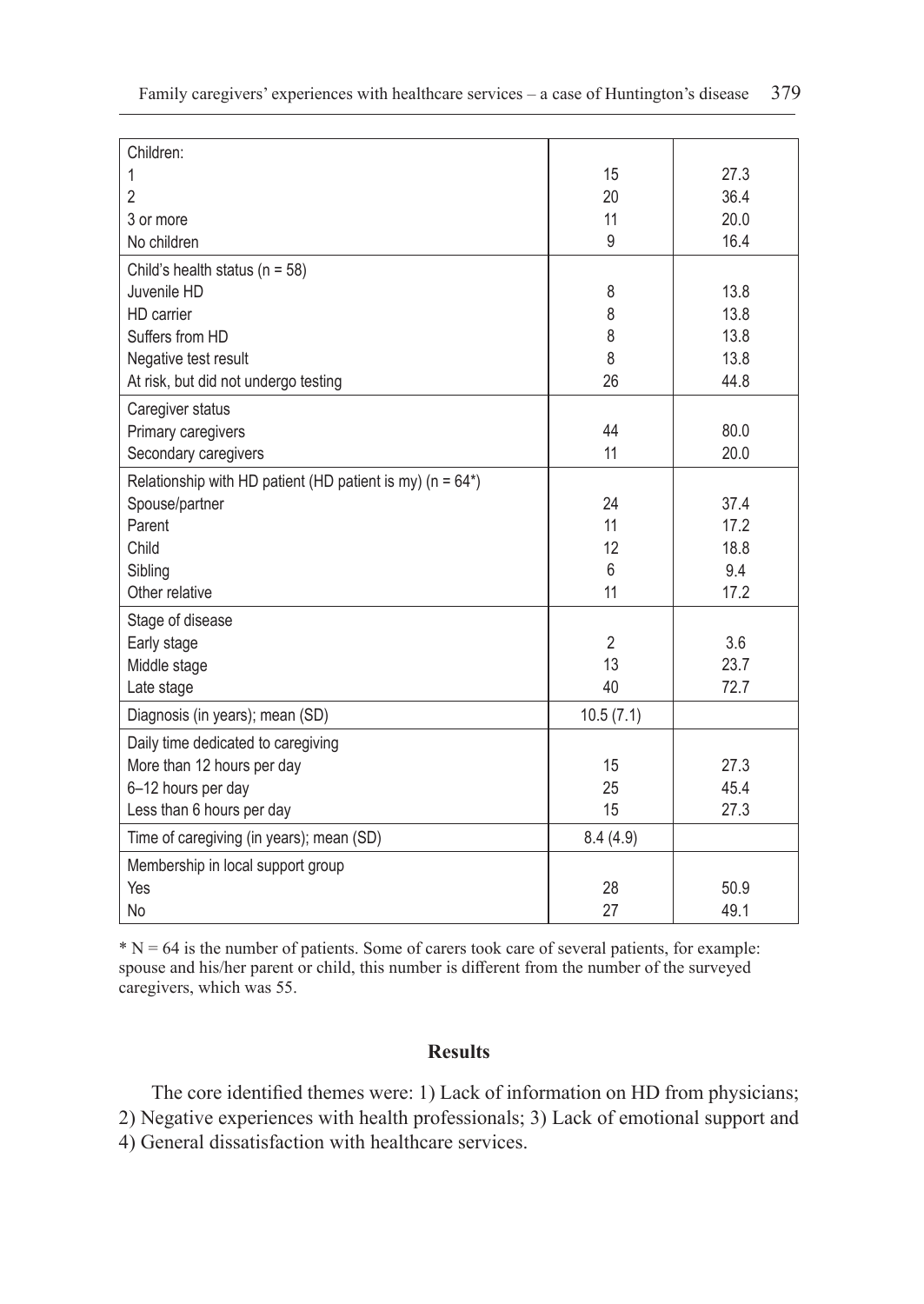# Lack of information on HD from physicians

The most frequent caregivers' complaint was that physicians' lack of knowledge on HD, its symptoms, management and treatment. As shown in Table 2, the main source of information was the Internet (81.8%), a local support group (38.2%) and scientific publications (30.9%), and only 4 caregivers (7.3%) indicated family physicians as a reliable source of information on HD. Additionally, only 17 respondents (30.9%) indicated the neurologist and 13 (23.6%) the genetic counsellor.

| Source of information on HD | Ν  | $\%$ |
|-----------------------------|----|------|
| Family physician            | 4  | 7.3  |
| Neurologist                 | 17 | 30.9 |
| Genetic clinic/counsellor   | 13 | 23.6 |
| Local support group         | 21 | 38.2 |
| Internet                    | 45 | 81.8 |
| Scientific publications     | 17 | 30.9 |
| <b>Others</b>               | 4  | 7.3  |

Table 2. **Source of information on HD**

In their accounts, the respondents complained about the time and quality of information they receive from family doctors. While stressing their ignorance, the caregivers felt neglected by physicians who often limit themselves to prescribing psychiatric drugs for pHD and they neither address their other health problems nor take into account their treatment preferences.

*Although there is this disease – HD, we know little about it, and nobody informs us about anything: what are the symptoms, disease trajectory, treatment options, ways of managing the symptoms. Absolutely nothing.*

Caregiver 21

*One neurologist refused further treatment of my sick mum because "his level of knowledge on HD was too low and he was not able to help her in anything". Others limit themselves to prescribing Tedmodis and incontinence pads.*

Caregiver 6

The caregivers were also unhappy about the time they had to spend searching for information. Moreover, they believed that physicians did not show enough interest in HD and did not try to learn more about it. Consequently, the caregivers had to rely on other, external sources, and sometimes took up the role of educators themselves.

*In my town physicians know very little about HD. For ten years, nobody in the outpatient clinic has shown any interest in it, either in getting more information or experience in HD.*

Caregiver 1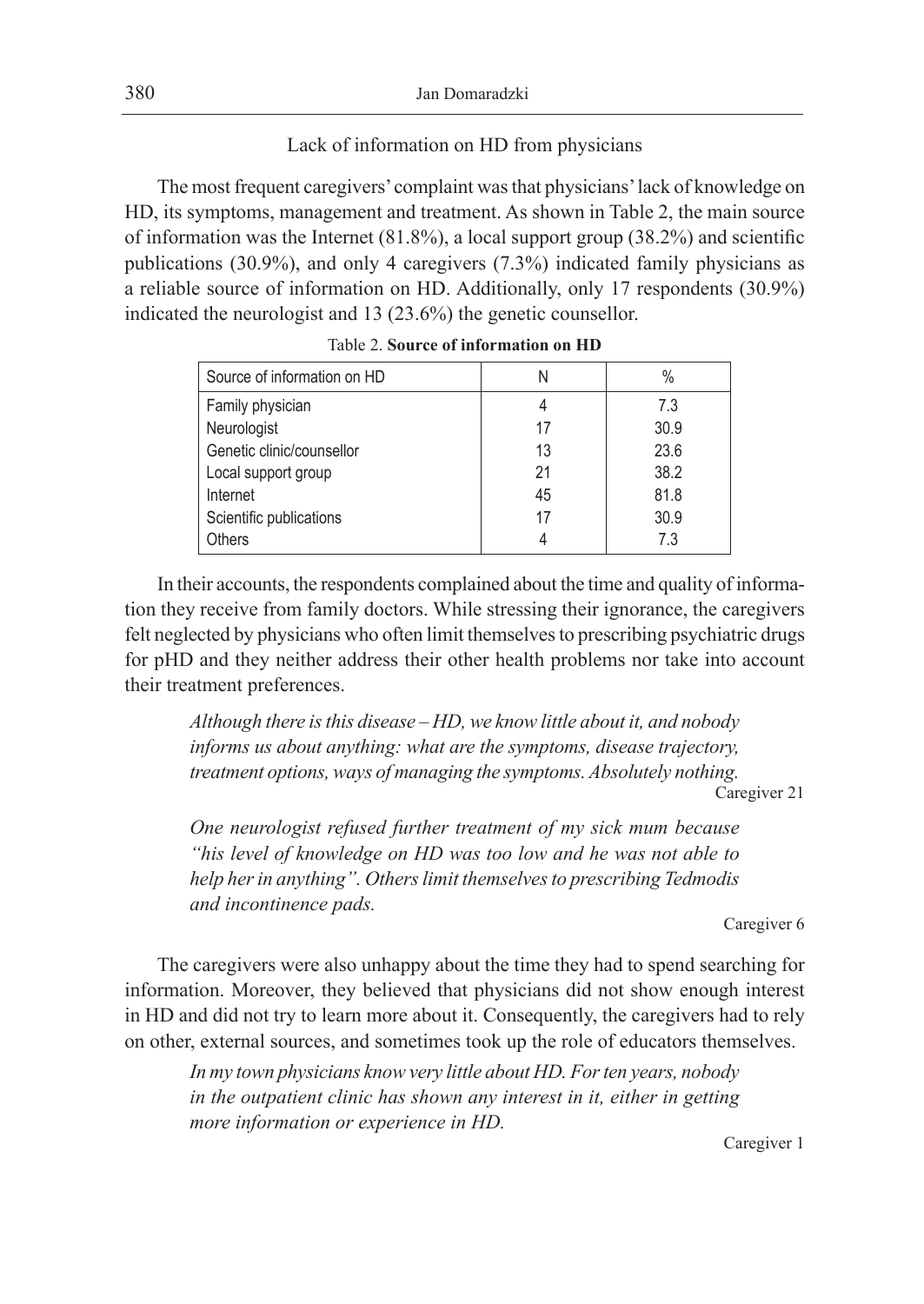*Physicians know nothing about HD: its origin, symptoms, progression and treatment options. We have to look for all these information by ourselves, mainly in the Internet (mainly in English). Sometimes, I even bring my materials and try to educate physicians about HD.*

Caregiver 3

# Negative experience with health professionals

Not only family physicians, but also other health professionals, including neurologists, nurses and social workers were said to be ignorant in clinical and practical dimension of HD. Consequently, specialists refuse pHD treatment which, in turn, is frequently reduced to psychiatric drugs, and caregivers are not informed about other treatment options. The caregivers also reported problems with access to specialists, especially neurologists, and genetic counselling. Some were also dissatisfied with the diagnostic process which is sometimes reduced to basic examination, such as blood count.

*Neurologists to whom I turned for help refused treatment. There are problems with getting referral to specialists. And from the time of diagnosis, my husband has got no examination, except for blood count.* Caregiver 24

Many claimed that they knew more about HD than the specialists they had to educate. At the same time, they complained that their voice was often ignored.

*Since half of a year the patient is a resident in a community nursing home, where are good conditions, but the staff lack knowledge on HD. Only after my intervention, after two months, the personnel were trained, although I left them my materials on HD the very first week. Nevertheless, not everybody participated in the training, so still there are many irregularities in care.*

Caregiver 20

*One neurologist told me – almost graduated pharmacist, that there are no contraindications against powdering the pills with modified released dosage. But, it is unacceptable not only because the active substance will get to the bloodstream, but mainly because it can seriously harm the patient, especially if one uses multidrug therapy! When I told him that, he laughed at me and insisted on his opinion.*

Caregiver 3

The participants also stressed lack of communication skills from health professionals. In their stories, pHD were often treated as "objects" and not human beings who require treatment and empathy.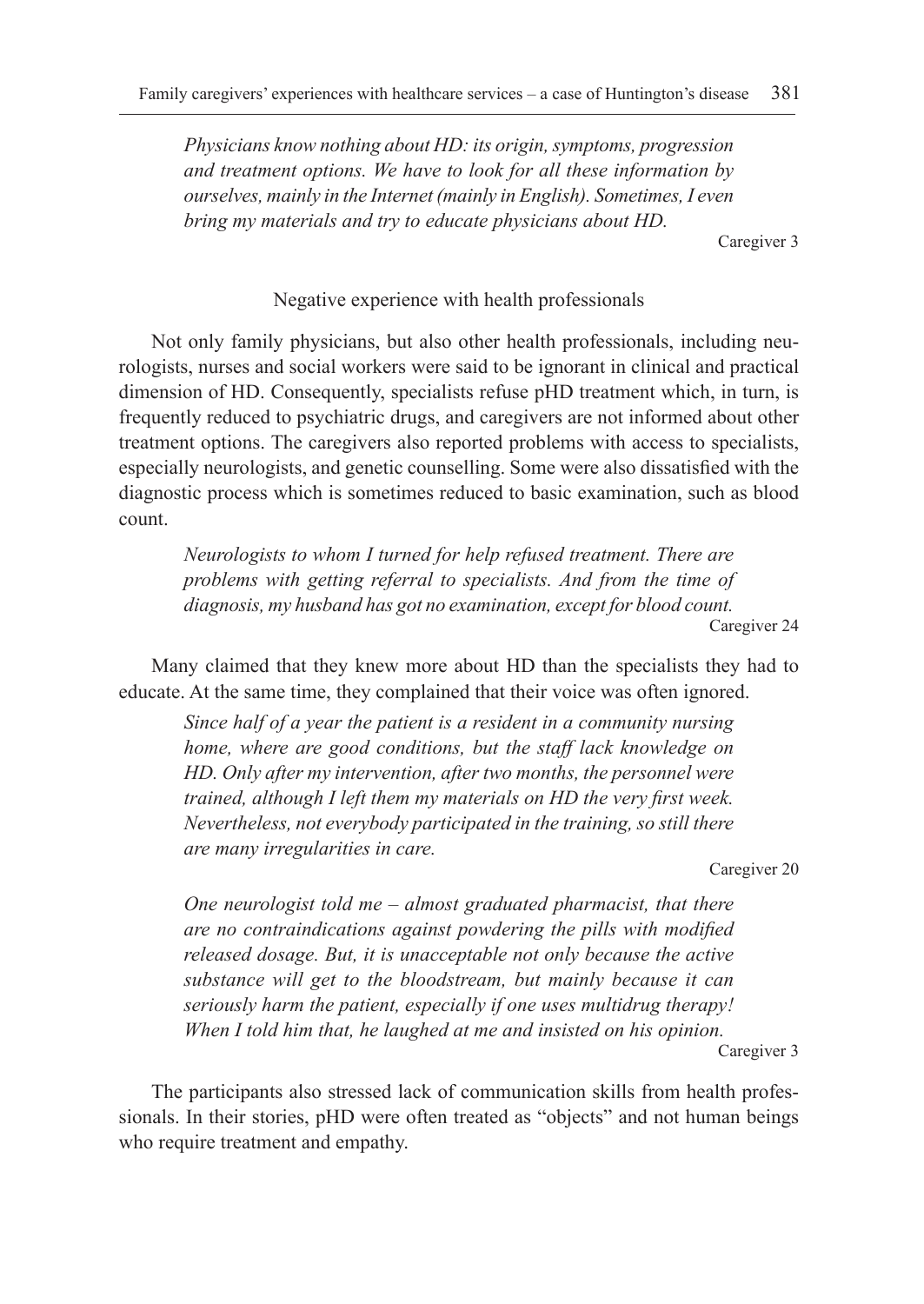*We have problems with calling the emergency unit. When dad refuses to eat and take medications (he is not incapacitated, so he cannot be forced), some paramedics definitely lack tact and manners, which should never happen. During his depression episodes, dad refuses everything and has a "wall" – whatever we say, it does not come to him. Thus, when the rescue team arrives, it goes like that:*

 *– Sir, maybe you will take your medications?*

 *– Leave me alone, I want to die!*

 *– So maybe I will give you an injection?*

 *– No! I want to die in peace!*

 *– An injection for dying, perhaps?*

*I do not know whether it was supposed to be funny or to ease the tension, but it knocked me out even more.*

Caregiver 5

*My relative who currently lives in a community nursing home is treated like an object, or "necessary evil". Especially during holidays. Community nursing homes in Poland are not adapted to providing care for patients with HD.*

Caregiver 41

Also, contacts with a genetic clinic left traumatic memories among many caregivers who report that such visits are often reduced to blood tests and are not accompanied by genetic counselling or psychological consultation, either for the patient or a caregiver.

*Apart from genetic testing, which was limited to two visits to a genetic clinic, but without any genetic counselling, I did not receive any medical help for myself.*

Caregiver 54

On the other hand, some caregivers experienced a violation of the basic ethical principles of genetic counselling: privacy and confidentiality, as they reported that they were not in control over the share of genetic information which was firstly spread to one's family. Consequently, while describing their experiences as a "nightmare", some emphasised their lack of trust toward such clinics.

*Genetic counselling, in the form it should look like, was not possible in the place I was doing the test. I took a decision about testing by myself (…). But my mum, without my sister's or mine consent called my dad's cousin whose partner "magically" managed to know the result of my sister's presymptomatic testing. He passed it to my aunt who called my mum who informed me and just after that my sister was informed about her private test result. For that reason I was afraid*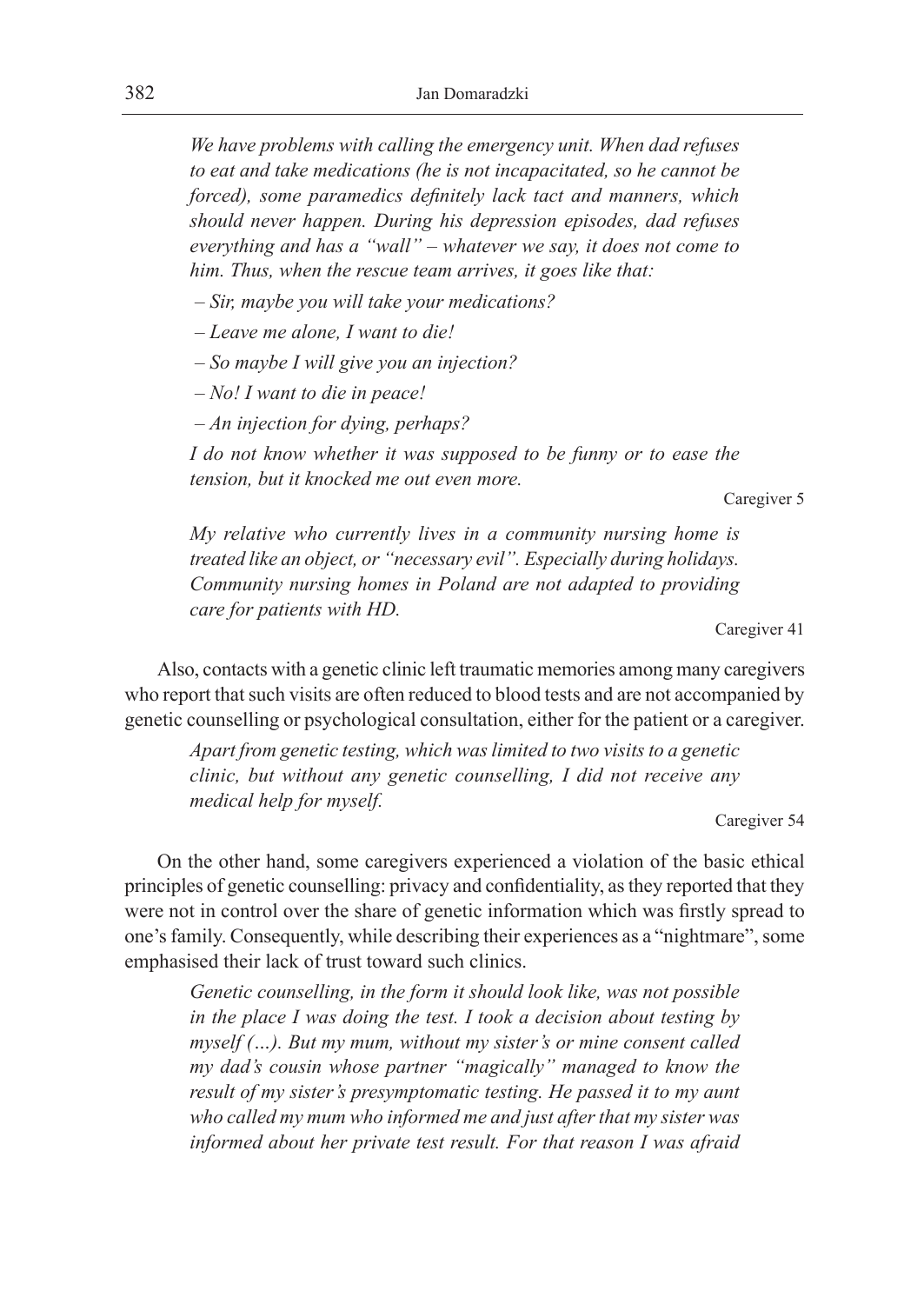*that the same scenario will repeat with my testing, which further increased my stress. Total lack of education. It was shocking for me. Consequently, I constantly asked every physician for something that should be guaranteed: to keep the medical secret. But I did not trust them anyway. An absolutely unacceptable nightmare, which, unfortunately still repeats (…) Earlier the same situation happened with my dad, when my aunt's partner managed to get his test result from the hospital where the test was done, and passed it to her and she told it to me by phone.*

Caregiver 52

*During my first visit at genetic clinic I was alone, during the second I came with my friend. I had to be with somebody; at least they followed that rule.*

Caregiver 31

## Lack of emotional support from health professionals

While the respondents were frustrated at health professionals' ignorance about HD, they also complained about the lack of understanding and emotional support in the medical community. As shown in Table 3, only 9 respondents (16.4%) indicated their physician as being supportive and the majority of the respondents turned to their families, support groups and friends' support.

|                     | Ν  | $\frac{0}{0}$ |
|---------------------|----|---------------|
| Family              | 34 | 61.8          |
| Neighbours          | 4  | 7.3           |
| Friends             | 11 | 20.0          |
| Family physician    | 9  | 16.4          |
| Religion            | 6  | 10.9          |
| Psychologist        | 5  | 9.1           |
| Local support group | 13 | 23.6          |
| <b>Others</b>       | 6  | 10.9          |

Table 3. **Source of support for caregivers of pHD**

The caregivers often felt ignored by health professionals who focus on pHD and neglect the caregivers' health. Moreover, they do not pay attention to pHD and the caregivers' psychological and emotional needs. Consequently, the caregivers felt as not being understood by health professionals and often described themselves as 'invisible patients'.

*Physicians focus only on the patients. They do not notice that the caregivers are also sick and require treatment.*

Caregiver 1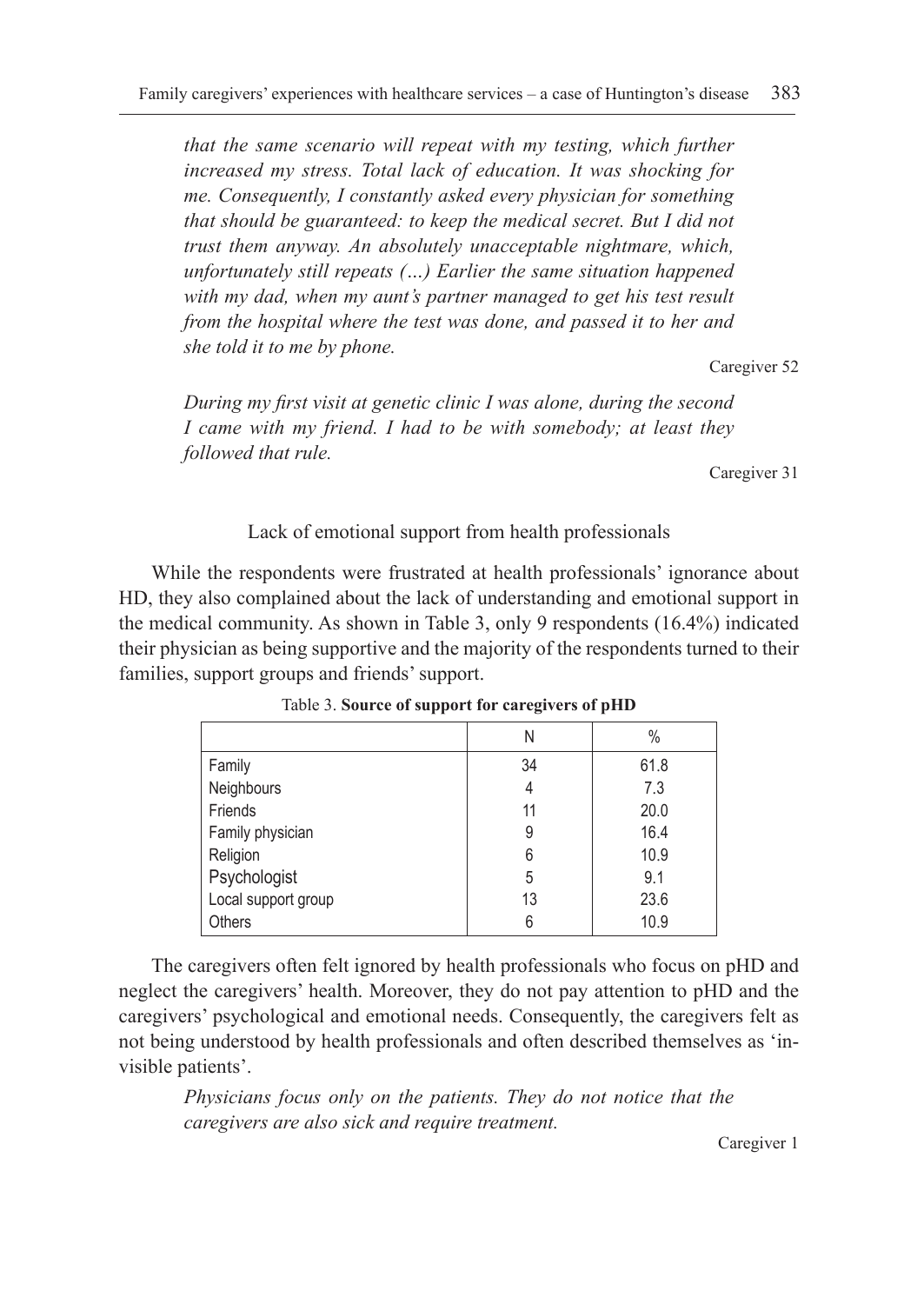*What I missed the most is psychological support for me and my children. There is no psychological help neither for the sick nor the caregiver. (…) Neither physician, nor other institution showed us any interest. In the medical setting there is no understanding for caregivers.* Caregiver 39

# General dissatisfaction with healthcare services

Apart from the negative experiences with the themes already described, all participants expressed their general dissatisfaction with Polish healthcare system. What was significant, only 5 respondents (9.1%) described their experiences as positive, while 23 respondents (41.8%) said it was negative (Table 4).

|               |    | $\%$ |
|---------------|----|------|
| Very positive |    | 0.0  |
| Positive      | 5  | 9.1  |
| Neutral       | 27 | 49.1 |
| Negative      | 15 | 27.3 |
| Very negative |    | 14.5 |

Table 4. **Caregivers' experiences with healthcare system**

The caregivers mainly complained about the low level of support from governmental and social institutions. They felt unappreciated and were frustrated by the fact that family carers are not perceived as an integral part of the healthcare system. Meanwhile, they emphasised that by caring for the sick they relieve the system and for that reason alone they should be more rigorously supported by the government and provided with better medical care.

*The government do not appreciate those who care for the sick in their homes. I want to care for my HD relative at home. By doing so, I relieve the healthcare system. Caregivers should have it guaranteed to get maximum medical care at their homes.*

Caregiver 1

The respondents struggled with an insufficient number of resources to support care and stressed that the available medical care for their affected relatives was of poor quality which resulted in extra costs for rehabilitation, diets and therapies. They stressed problems in access to specialists and experienced difficulties in access to routine medical care for pHD, including residential care. Some missed appropriate activities for pHD such as occupational therapy and rehabilitation.

*Providing systematic neurological care and rehabilitation from the National Health Found (NFZ) is impossible. We have to spend extra money on private visits, supplements, speech and language therapist,*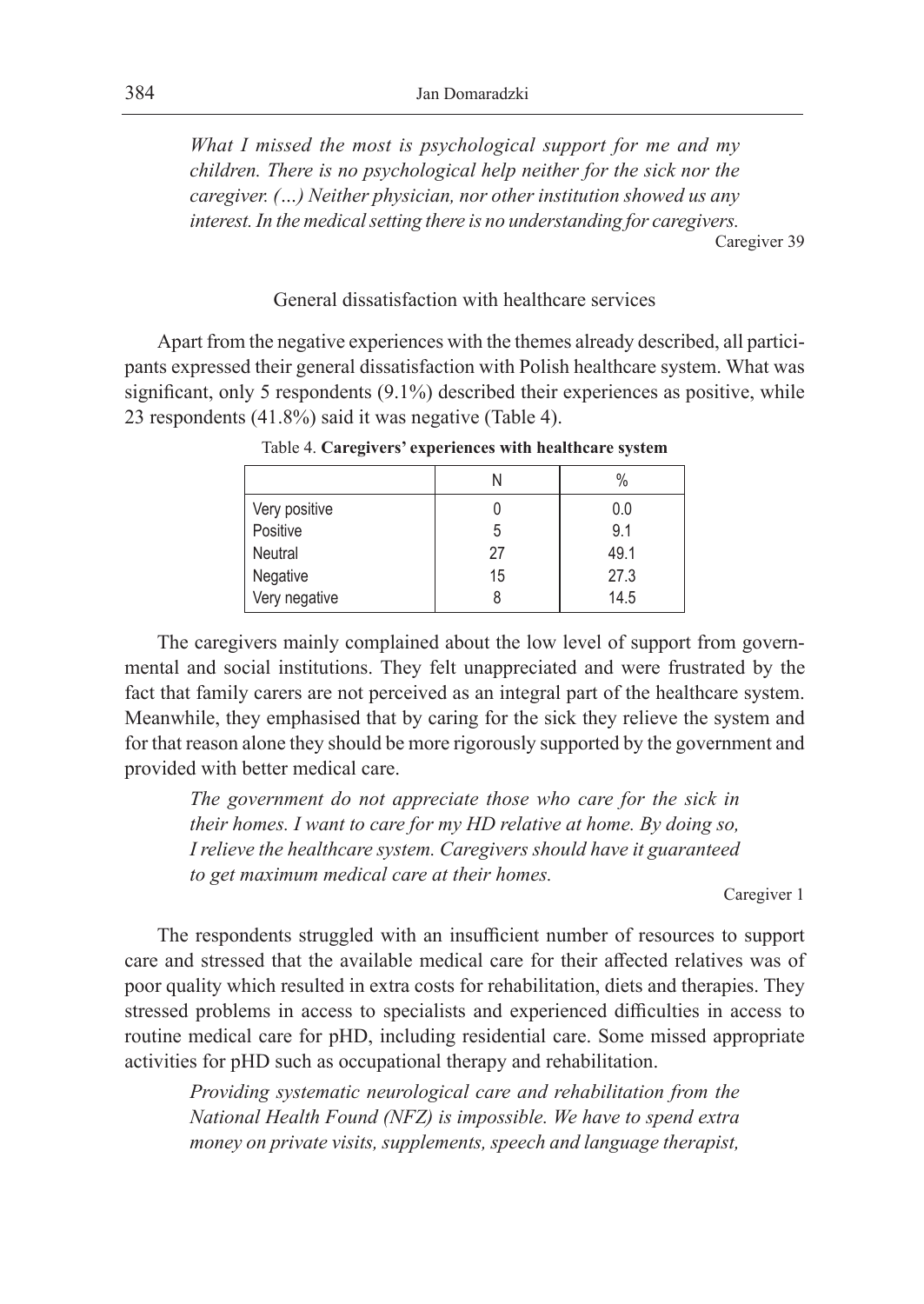*and psychologists, etc. I also miss a possibility of participation of my sick daughter in occupational therapy for young persons with HD. We lack places where people can combine one's interests with rehabilitation which could minimise the "nonsense of existence".*

Caregiver 8

*Will there ever be places for the sick that could help alleviate their health and quality of life?*

Caregiver 23

Yet another problem was related to caregivers' difficulties with obtaining financial benefits from disability services and reimbursement of medications that could alleviate patient's symptoms.

*Nursing allowance and disability pension should be much higher.*

Caregiver 17

*Huntington's disease is a lethal disease, but most medications are not reimbursed, so you have to pay 100%, because it is a clerk from the Department of Drug Policy and Pharmacy who decides whether a drug is reimbursed, and he has no idea about HD.*

Caregiver 38

These textual data were supported by quantitative findings where most dimensions of the Polish healthcare system were evaluated negatively (Table 5). The caregivers expressed the worst opinions on the support system for pHD and their carers from the government and social institutions (96.3%), society (92.7%) and physicians (72.7%). They criticised physicians' knowledge (70.9%) and practical information about HD (60.1%). Five other items were also perceived negatively, although by fewer respondents: quality of medical care for pHD (49.1%), access to specialists (45.5%), physicians' empathy (45.4%), contact with genetic clinic (45.4%) and physicians' communication skills (41.8%). Only two items were judged positively: access to information on HD (74.2%) and access to medications for pHD (60%). Nevertheless, it can be explained by the fact that caregivers declared the Internet as the main source of information about HD. As for medications, although access to them was perceived positively, caregivers stressed the problems with reimbursement of such drugs.

|                                                                                                                                                                                  | Very good                   | Good                            | Bad                               | Very bad                      |
|----------------------------------------------------------------------------------------------------------------------------------------------------------------------------------|-----------------------------|---------------------------------|-----------------------------------|-------------------------------|
|                                                                                                                                                                                  | N(% )                       | N(% )                           | N(% )                             | N(% )                         |
| How do you rate support for caregivers from<br>qovernment and social institutions?<br>How do you rate quality of medical care for pHD?<br>How do you rate access to specialists? | 0(0.0)<br>1(1.8)<br>6(10.9) | 2(3.6)<br>27(49.1)<br>24 (43.6) | 23 (41.8)<br>21(38.2)<br>21(38.2) | 30(54.5)<br>6(10.9)<br>4(7.3) |

Table 5. **pHD Caregivers' perception of healthcare services**

*table continued on the next page*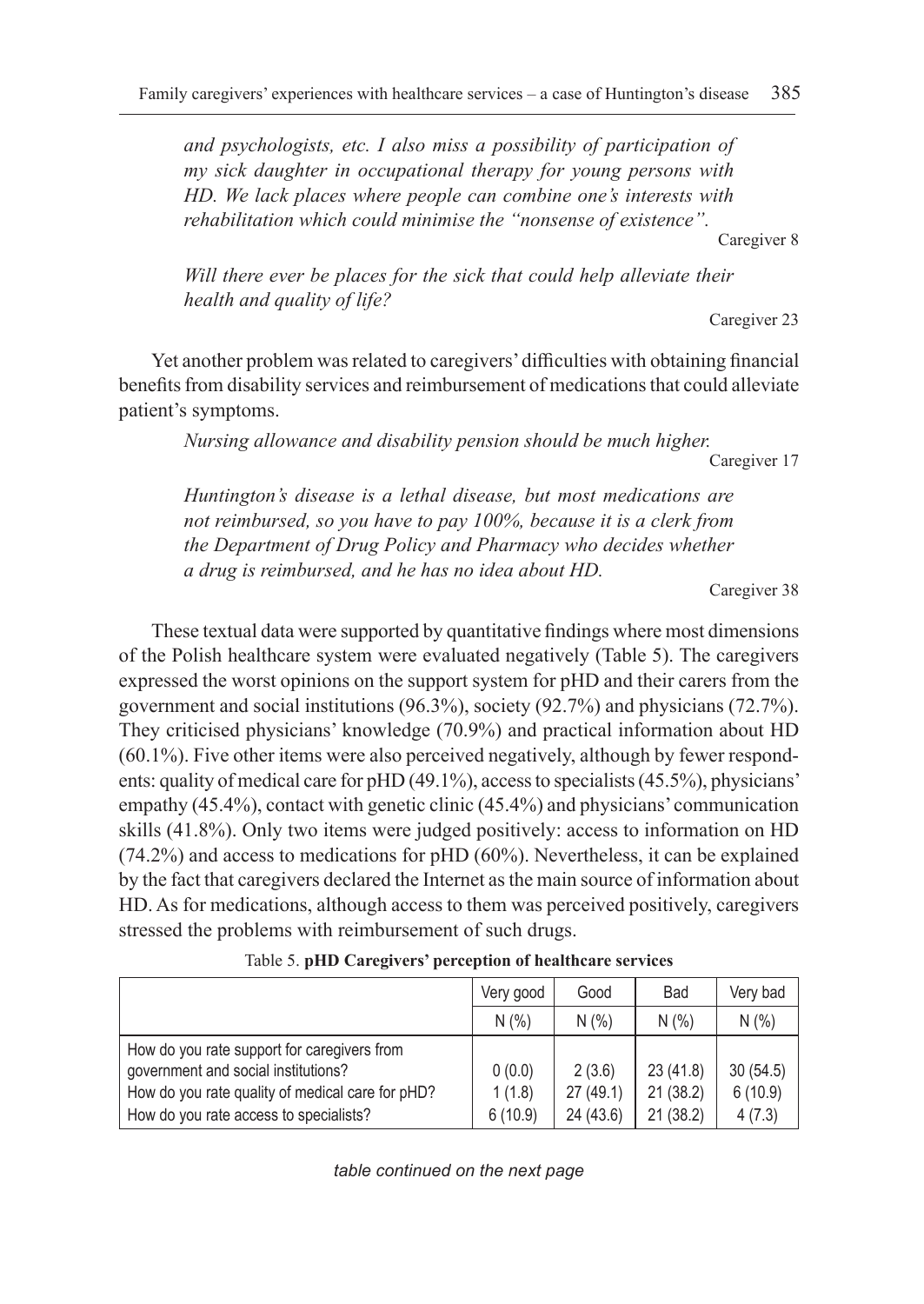| How do you rate access to medications for HD?       | 3(5.5)  | 30(54.5)  | 14 (25.5) | 8(14.5)   |
|-----------------------------------------------------|---------|-----------|-----------|-----------|
| How do you rate access to information on HD?        | 6(10.9) | 35(63.3)  | 10(18.2)  | 4(7.3)    |
| How do you rate social support for pHD and their    |         |           |           |           |
| caregivers?                                         | 0(0.0)  | 4(7.3)    | 34 (61.8) | 17 (30.9) |
| How do you rate physicians' knowledge on HD?        | 1(1.8)  | 15(27.3)  | 23(41.8)  | 16(29.1)  |
| How do you rate physicians' practical information   |         |           |           |           |
| on HD?                                              | 1(1.8)  | 16 (29.1) | 26 (47.3) | 12(21.8)  |
| How do you rate physicians' communication skills?   | 4(7.3)  | 28 (50.9) | 17(30.9)  | 6(10.9)   |
| How do you rate support you receive from physician? | 1(1.8)  | 14(25.5)  | 30(54.5)  | 10 (18.2) |
| How do you rate physicians' empathy?                | 1(1.8)  | 29 (52.7) | 17(30.9)  | 8(14.5)   |
| How do you rate contact with genetic clinic?        | 7(12.7) | 23 (41.8) | 23 (41.8) | 2(3.6)    |

# **Discussion and conclusions**

The study aimed to describe the lived-in experience of family caregivers of pHD with healthcare services. It is striking that apart from the many problems related to caregiving, the respondents emphasised that finding appropriate professional care for their relatives was the most challenging aspect of caregiving. The participants most often complained about the lack of support from governmental, health and social institutions. They were dissatisfied with physicians' knowledge about HD, communication skills and lack of empathy. Many worried about the availability and adequacy of healthcare services, including access to specialists and modern medications. All in all, the caregivers from the study felt let down by the system and expressed general lack of trust in the standard of care.

Such results confirm the findings of studies from countries where healthcare service is of better quality. For example, British studies show that caregivers feel burdened not so much by the physical and mental state of a care recipient as by the lack of access to healthcare services, including the specialists  $[2, 6, 14]$ . Access to routine medical and domestic care is also problematic for many carers of pHD in the United States. Moreover, there are also not enough places in social and nursing homes for the patients, especially those suffering from juvenile HD. Research has proven that many caregivers lack the resources required to provide proper care [18]. Similar results were obtained in a comparative study of HD carers in the US and the UK by Skriton et al. [11], and by researchers from Canada [10, 13] and Australia [15]. In Poland, as in other countries, caregivers meet with lack of understanding and support from medical professionals who lack adequate knowledge on HD [2, 6, 10, 11, 13, 15, 18].

At the same time, it is important to emphasise that although research shows that caregivers of pHD have similar problems and needs to those caring for persons suffering from other chronic diseases, including Alzheimer's and Parkinson's disease [23, 24], stroke [25, 26] or psychiatric disorders, such as schizophrenia or bipolar disorder [27, 28], at the same time the specificity of HD results in that there are some issues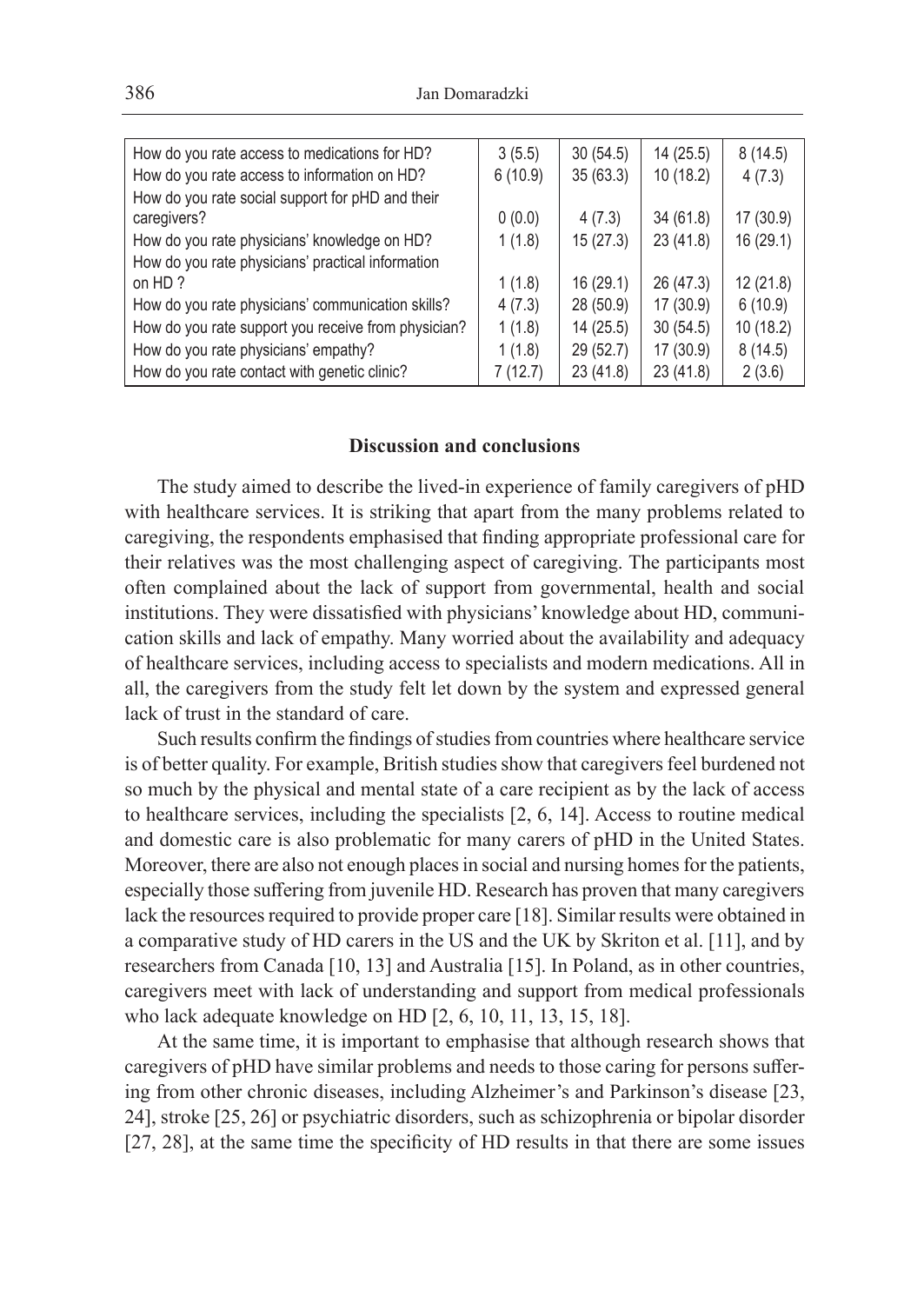that are absent or minor in other diseases, yet are the most burdensome for HD carers [15, 20, 29–31]. The disease changes relations and roles within the family, decreases the caregiver's quality of life, it is a serious stress factor and a predictor of a feeling of burden [5, 29]. It also results in social isolation of HD carers [1, 15, 30], their financial problems [1, 32] and decrease in health [7, 19, 32]. Nevertheless, the most important difference is hereditary character of HD which puts other family members, especially children, at risk of HD [5, 14, 33]. As a result, HD carers are often forced to care for multiple generations of patients (a parent, older sibling and children). At the same time, they are afraid that they may develop the disease themselves [1, 5, 7, 13–15, 17, 18, 29–33]. Moreover, caring for a couple of persons intensifies contacts with the healthcare system, which may increase caregivers' negative experiences. Another important difference is that in contrast to other neurodegenerative disorders the onset of HD is much earlier, as it usually starts at the third, fourth decade of life. Consequently, also caregivers are relatively younger than those caring for patients with Alzheimer's or Parkinson's disease [32]. Patients' younger age creates problems with obtaining gerontological services. Their access to healthcare services can be also hindered by the fact that in preclinical stage of the disease HD subjects are often not active participants of healthcare services [32]. As a result, HD carers are forced to spend more time struggling with the system from which they feel excluded. This, in turn, influences their ability to perform family and professional roles [14, 32]. In contrast to other types of dementia, HD is also characterised by slower progression of symptoms, which results in a prolonged time of caregiving which may last up to thirty years. Such a long time of caregiving intensifies the number of contacts with the healthcare system and the number of barriers experienced. Moreover, in contrast with cancer or Alzheimer's disease, health professionals often lack basic knowledge on HD and are unaware of the unique problems and needs of HD carers. Finally, healthcare services for patients with cancer or Alzheimer's disease are better organised [1, 2, 6, 10, 11, 15–18, 33].

Thus, by showing caregivers' complex needs for healthcare assistance and emotional support this research demonstrates that health professionals, social workers and health policy planners must recognise that, as most HD caregiving is done by family carers, they need special attention and help. While it is important to change the regulations that will improve the organisation of care, including consultations with specialists and rehabilitation, reimbursement of modern drugs and using of dependency leave, it seems equally important to develop better education that will provide physicians, nurses and other health professionals with knowledge on both clinical dimension of the disease and its psychosocial consequences for the patient and the caregiver. Meanwhile, curricula of many medical universities lack education on rare diseases and especially on their extra medical aspects. Such knowledge can help future health professionals to pay more attention to the problems and needs of caregivers and to identify the sources of their distress and support development of effective strategies of coping with the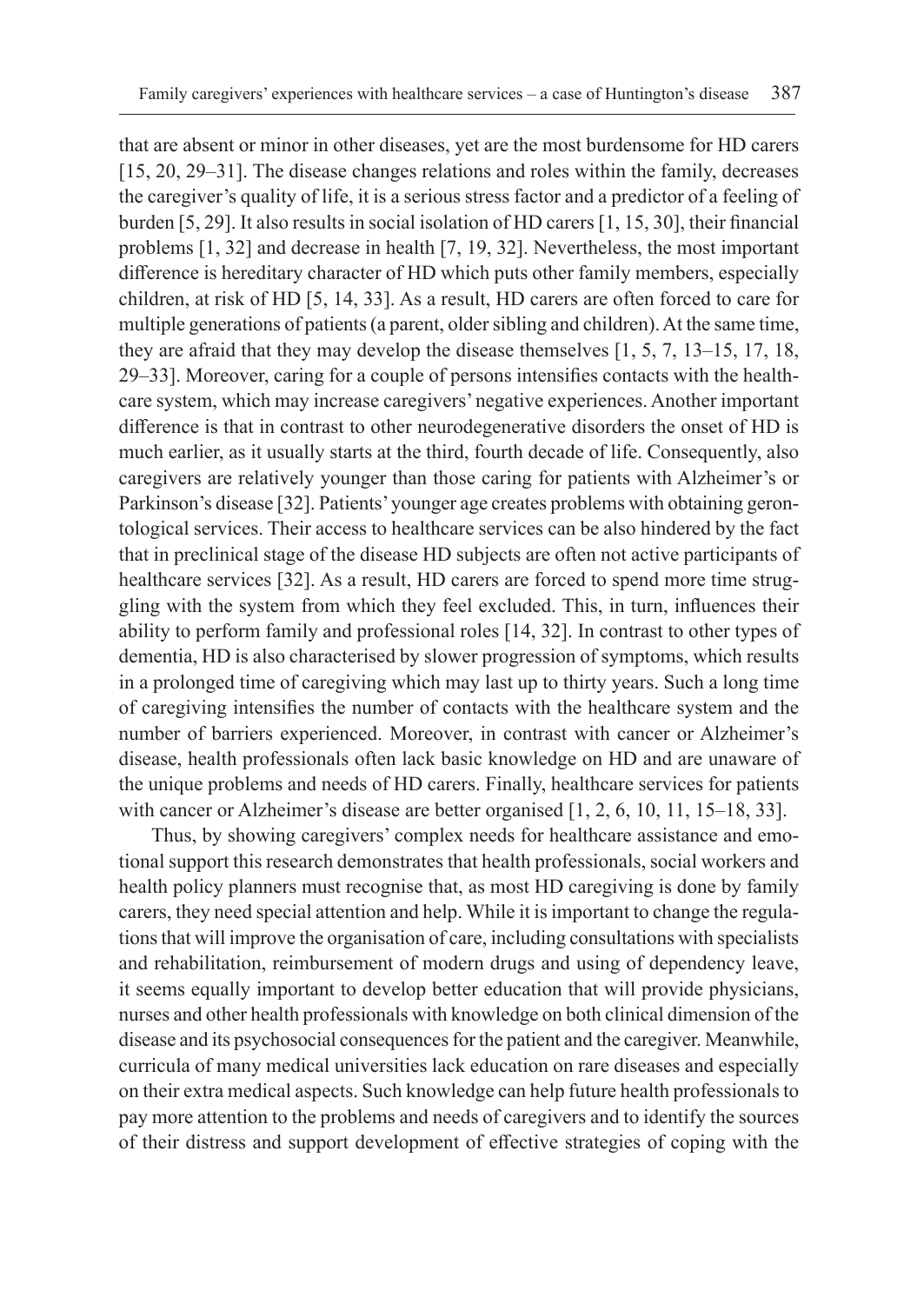stress. At the same time, it is important to provide caregivers with adequate practical information regarding planning and providing care, i.e. feeding and swallowing, ways of communicating and reactions towards patients' problematic behaviour.

HD carers should have better access to emotional support, both in terms of psychological consultations and genetic counselling. Moreover, it should be borne in mind, that such care is required from the time of the diagnosis throughout the prolonged disease trajectory and should include psychological support and practical help [32, 33]. It is important, as caregivers who feel understood and supported perceive the caregiving task more positively and have an increased perception of personal control [7, 18, 19]. Many carers also opt for special programmes in occupational therapy for the sick and courses of stress coping for themselves.

It is also important to remember that persons with Huntington's disease and their carers often have different opinions on what is needed to provide care [9, 31]. Thus, one must agree with Soltysiak et al. who argue that care for pHD should be more individualised [2]. The reason is that while in some cases HD progresses rapidly, depriving an individual of work and social contacts, other patients, although in need of some help, may function relatively independently in their own homes. Therefore, the most important thing is to develop a system of social workers who as caregivers' assistants would provide them with practical information on possible therapeutic and payment options and monitor their current needs [15]. Such a solution is highly desirable as the complex nature of HD and the serious consequences it brings to patients and their families make it impossible for physicians to care and support them only by themselves. That is way it is indispensable to create interdisciplinary teams that would include physicians, nurses, social workers and psychologists. Similar solutions already exist in some countries, for example in Australia [15, 33].

Moreover, HD can be a model example of how long-term palliative care should look like, especially for younger and mobile patients who require longer institutionalisation, as traditional palliative care may not be sufficient for HD subjects [15, 31]. As such persons need stable environment and do not respond positively to changes, they should be cared for in their own homes, where nurses, social workers and psychologists should play a crucial role. Research proves that, according to caregivers themselves, it is the most important source of support. This, in turn, may lead to better care of pHD and an improvement of the quality of life of both caregivers and pHD.

While this paper brings a new insight into the situation of caregivers of pHD, some limitations need to be mentioned. First, the sample was small, with only 55 caregivers completing the interview. However, the aim was to identify the main problems of caregivers and not their quantitative evaluation. Second, this paper represents only the view of caregivers who volunteered and agreed to participate in the study. Consequently, the results may not reflect the opinions of other caregivers who do not use the HD chat forum and are not members of the Polish Huntington's Disease Association or those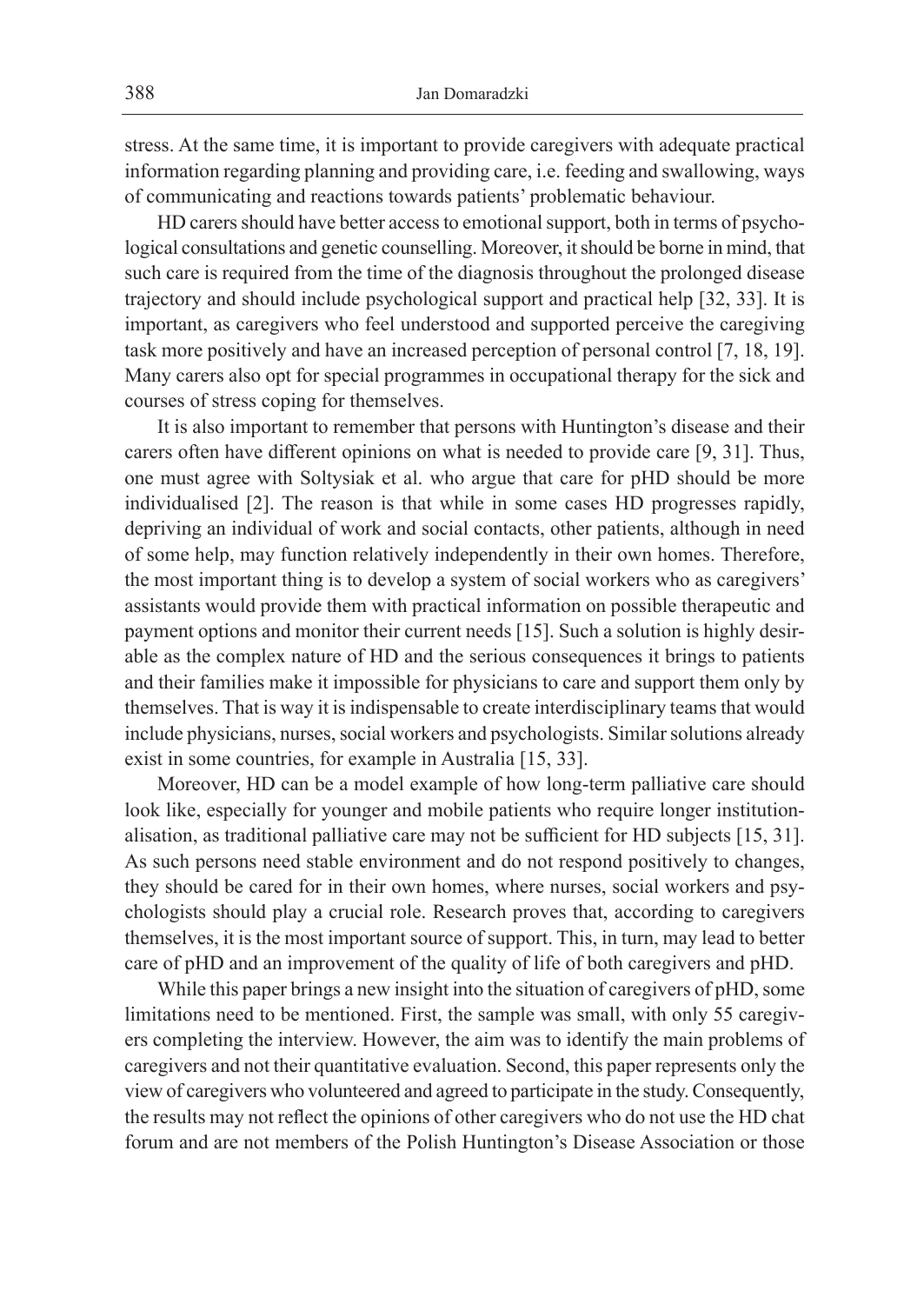who do not feel comfortable speaking personally about their experiences. Finally, the primary focus of interest may have led to an overrepresentation of negative experiences. Another factor that might have influenced the respondents' experiences is their kinship with the patient. As research show parents and spouses of pHD feel highly stressed that they will not be able to provide proper care [11]. Furthermore, an additional factor that should be included in the analysis and planning of care is whether the caregiver him/ herself is an HD carrier or at risk of developing it, which is an important stress factor [7, 14, 17, 32, 33]. Nevertheless, on the basis of this research it was not possible to determine whether individuals' risk status influenced caregivers' experiences. Thus, this topic deserves further research. However, some advantages of this study should also be acknowledged. Most importantly, as there is a scarcity of previous work on the topic, it gives a new insight into the experiences of family caregivers of pHD with healthcare services. The author also believes that facilitating caregivers to tell their stories as a narrative has a therapeutic value.

#### *Acknowledgments*

*I would like to thank the two anonymous reviewers for their constructive and insightful suggestions for the improvement of the earlier draft of this paper. I would also like to express my gratitude to all the family caregivers who agreed to share their stories and participated in the study.*

## **References**

- 1. Williams JK, Skirton H, Barnette JJ, Paulsen JS. *Family carer personal concerns in Huntington disease*. J. Adv. Nurs. 2012; 68(1): 137–146.
- 2. Soltysiak B, Gardiner P, Skirton H. *Exploring supportive care for individuals affected by Huntington disease and their family caregivers in a community setting*. Clin. Nurs. 2008; 17(7B): 226–234.
- 3. Dubas-Ślemp H, Tylec A, Michałowska-Marmurowska H, Spychalska K. *Choroba Huntingtona zaburzeniem neurologicznym czy psychiatrycznym? Opis przypadku*. Psychiatr. Pol. 2012; 46(5): 915–922.
- 4. Aubeeluck A. *Caring for the carers: quality of life in Huntington's disease*. Br. J. Nurs. 2005; 14(8): 452–454.
- 5. Aubeeluck A, Buchanan H. *The Huntington's disease quality of life battery for carers: reliability and validity*. Clin. Genet. 2007; 71(5): 434–445.
- 6. Aubeeluck A, Buchanan H, Strupple EJ. *'All the burden on all the carers': exploring quality of life with family caregivers of Huntington's disease patients*. Qual. Life Res. 2012; 21(8): 1425–1435.
- 7. Pickett T, Altmaier E, Paulsen JS. *Caregiver burden in Huntington's disease*. Rehabil. Psychol. 2007; 52(3): 311–318.
- 8. Ready RE, Mathews M, Leserman A, Paulsen JS. *Patient and caregiver quality of life in Huntington's disease*. Mov. Disord. 2008; 23(5): 721–726.
- 9. Banaszkiewicz K, Sitek EJ, Rudzińska M, Sołtan W, Sławek J, Szczudlik *A. Huntington's disease from the patient, caregiver and physician's perspectives: three sides of the same coin?* J. Neural. Transm. 2012; 119(11): 1361–1365.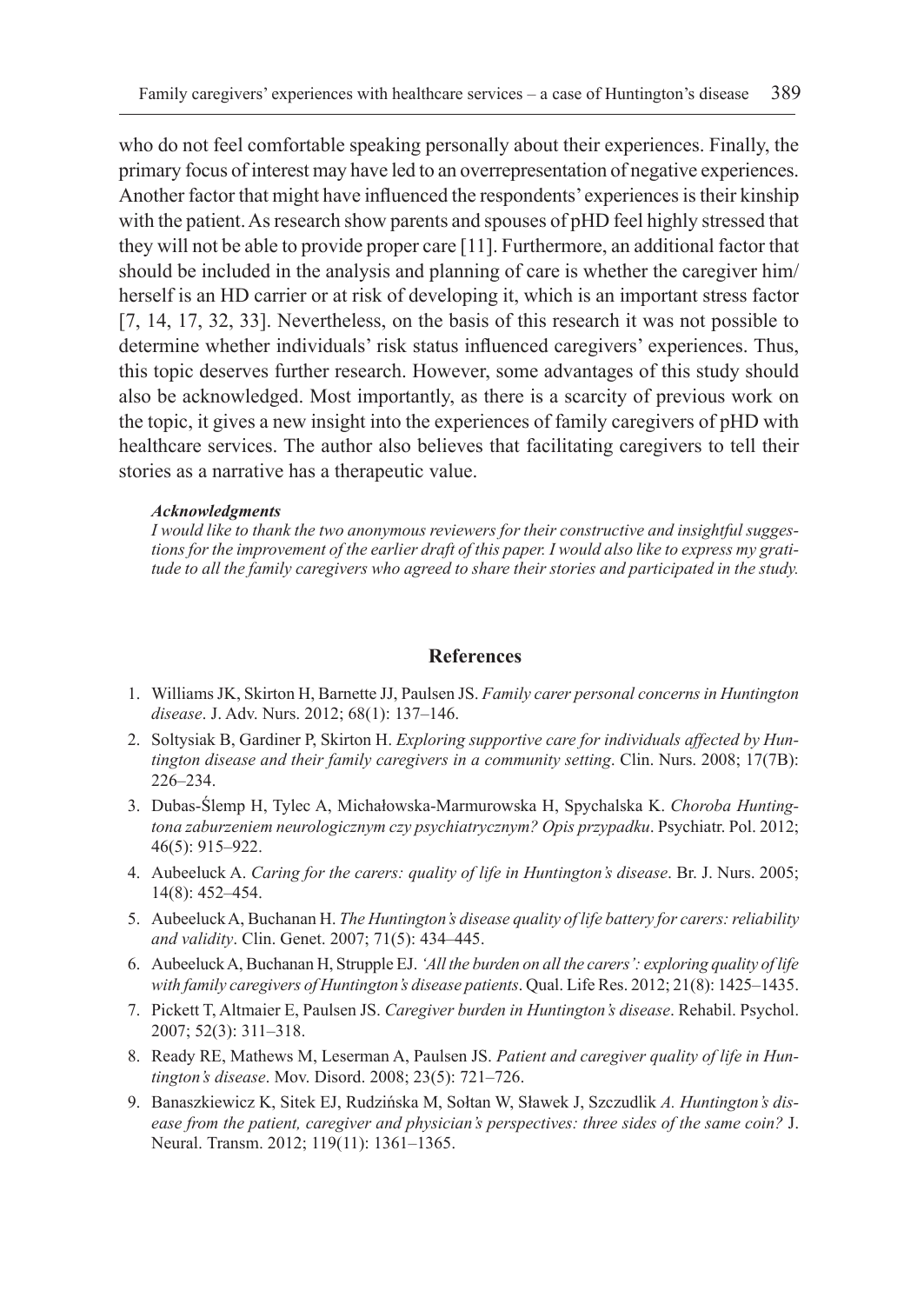- 10. Etchegary H. *Healthcare experiences of families affected by Huntington disease: need for improved care*. Chronic Illn. 2011; 7(3): 225–238.
- 11. 11. Skirton H, Williams JK, Jackson Barnette J, Paulsen JS. *Huntington disease: families' experiences of healthcare services*. J. Adv. Nurs. 2010; 66(3): 500–510.
- 12. Zielonka D, Marcinkowski JT, Klimberg AJ. *Health policy and legal regulations concerning the functioning in society of individuals burdened with Huntington's disease and other rare diseases*. J. Pre-Clin. Res. 2013; 7(1): 27–31.
- 13. Williams JK, Hamilton R, Nehl C, McGonigal-Kenney M, Schutte DL, Sparbel K. et al. *"No one else sees the difference": 'family members' perceptions of changes in persons with preclinical Huntington disease*. Am. J. Med. Genet. Part B. 2007; 144B(5): 636–641.
- 14. Lowit A, van Teijlingen ER. *Avoidance as a strategy of (not) coping: qualitative interviews with carers of Huntington's disease patients*. BMC Fam. Pract. 2005; 6: 38.
- 15. Dawson S, Kristjanson LJ, Toye CM, Flett P. *Living with Huntington's disease: need for supportive care*. Nurs. Health Sci. 2004; 6(2): 123–130.
- 16. Shakespeare J, Anderson J. *Huntington's disease falling through the net*. Health Trends 1993; 25(1): 19–23.
- 17. Røthing M, Malterud K, Frich JC. *Caregiver roles in families affected by Huntington's disease: a qualitative interview study*. Scand. J. Caring Sci. 2014; 28(4): 700–705.
- 18. Roscoe LA, Corsentino E, Watkins S, McCall M, Sanchez-Ramos J. *Well-being of family caregivers of persons with late-stage Huntington's disease: lessons in stress and coping*. Health Commun. 2009; 24(3): 239–248.
- 19. Skirton H, Glendinning N. *Using research to develop care for patients with Huntington's disease*. Br. J. Nurs. 1997; 6(2): 83–90.
- 20. Domaradzki J. *The impact of Huntington disease on family carers a literature overview*. Psychiatr. Pol. 2015; 49(5): 931–944.
- 21. Guest GS, MacQueen KM, Namey EE. *Applied thematic analysis*. Thousand Oaks: Sage; 2012.
- 22. Glaser B, Strauss AL. *Discovery of grounded theory. Strategies for qualitative research*. Chicago: Aldine; 1967.
- 23. Georges J, Jansen S, Jackson J, Meyrieux A, Sadowska A, Selmes M. *Alzheimer's disease in real life – the dementia carer's survey*. Int. J. Geriatr. Psychiatry 2008; 23(5): 546–551.
- 24. Gabryelewicz T, Kotapka-Minc S, Mączka M, Motyl R, Sobów T, Szczudlik A. et al. *Charakterystyka polskiej populacji osób z chorobą Alzheimera i ich opiekunów: Raport z badania obserwacyjnego EX-ON*. Psychogeriatr. Pol. 2006; 3(2): 75–84.
- 25. Rigby H, Gubitz G, Phillips S. *A systematic review of caregiver burden following stroke*. Int. J. Stroke 2009; 4(4): 285–292.
- 26. Morawska JM, Gutysz-Wojnicka A. *Problemy opiekunów chorych po udarze mózgu*. Udar Mózgu 2008; 10(2): 83–90.
- 27. Borowiecka-Kluza JE, Miernik-Jaeschke M, Jaeschke R, Siwek M, Dudek D. *The affective disorder-related burden imposed on the family environment: an overview*. Psychiatr. Pol. 2013; 47(4): 635–644.
- 28. Ciałkowska-Kuźnińska K, Kiejna A. *Obciążenie opiekunów pacjentów z zaburzeniami psychicznymi*. Post. Psychiatr. Neurol. 2012; 21(3): 175–182.
- 29. Hans MB, Koeppen AH. *Huntington's chorea. Its impact on the spouse*. J. Nerv. Ment. Dis. 1980; 168(4): 209–214.